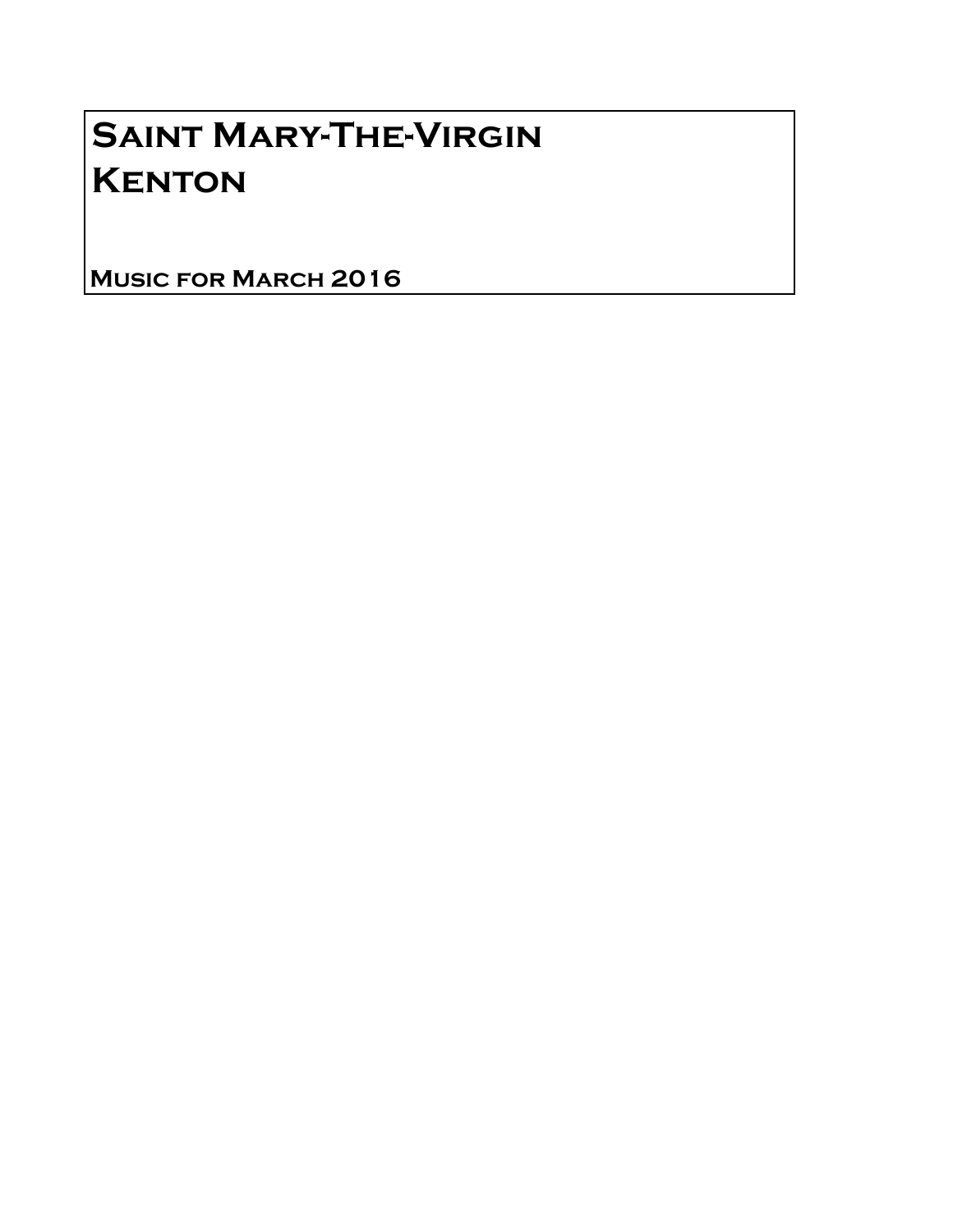### **6th March Lent IV - Mothering Sunday**

| <b>CH659</b> | Sing we of the blessed Mother |
|--------------|-------------------------------|
| Page         | Setting                       |
|              |                               |
| CH43         | And can it be                 |
| <b>CH40</b>  | Amazing grace                 |
| CH699        | The King of Love              |
|              |                               |

Setting St Ralph Sherwin Mass At communion The family table

## **13th March Lent V - Passion Sunday**

| Introit                   | 83   | Glory be to Jesus            |
|---------------------------|------|------------------------------|
| <b>Responsorial Psalm</b> | Page | Setting                      |
| Gradual                   |      |                              |
| Offertory                 | 90   | O sacred head                |
| Communion                 | 91   | Sweet the moments            |
| Recessional               | 84   | It is a thing most wonderful |
|                           |      |                              |

Setting Merbecke

At communion Keep watch with me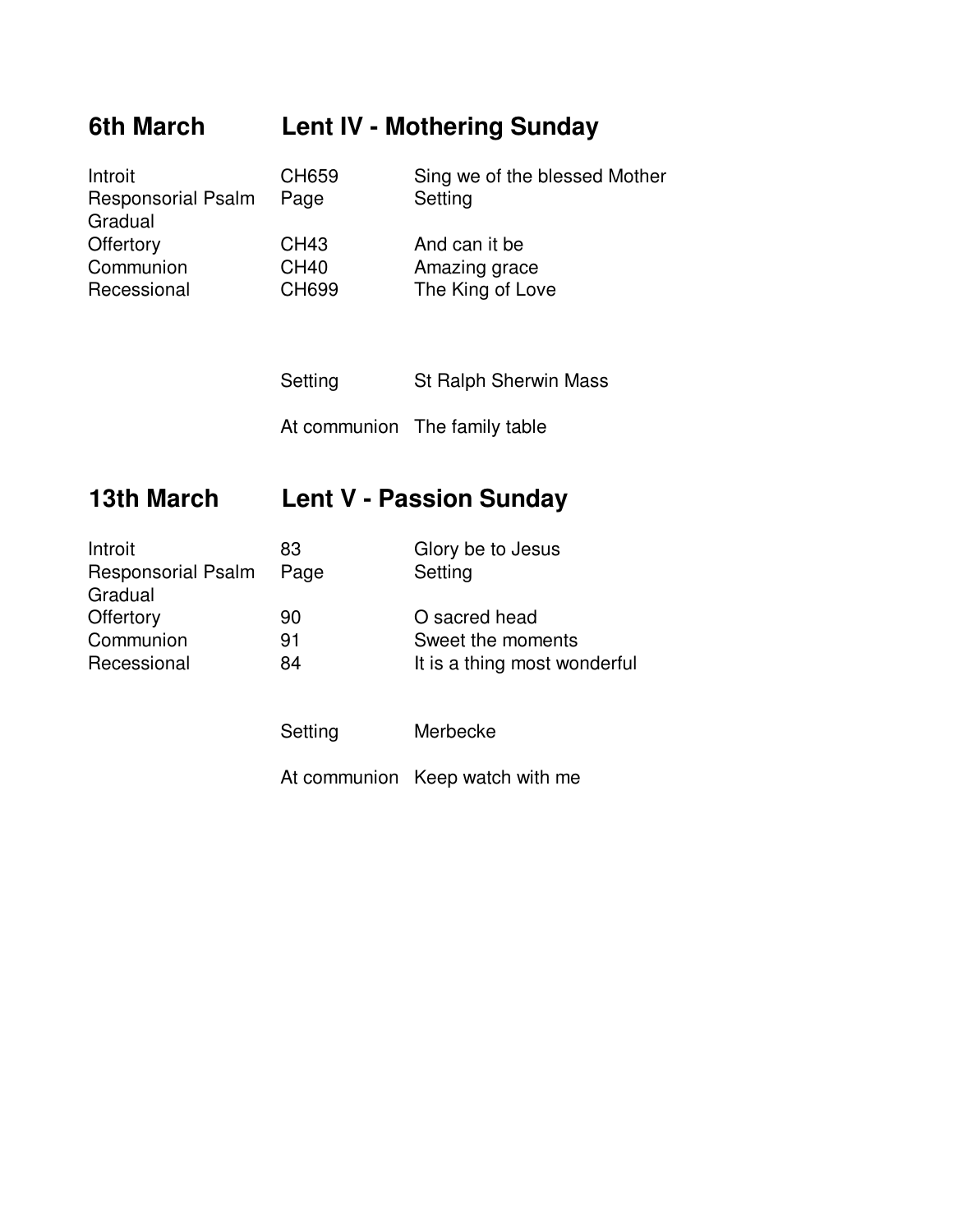### **20th March Lent VI - Palm Sunday**

| Introit                   | 508     | The children of the Hebrews    |
|---------------------------|---------|--------------------------------|
| Procession 1              | 509     | All glory, laud and honour     |
| Procession 2              | 511     | Ride on, ride on               |
| <b>Responsorial Psalm</b> | Page    | Setting                        |
| Gradual                   |         |                                |
| Offertory                 | 86      | My song is Love unknown        |
| Communion                 | 89      | O dearest Lord thy sacred head |
| Recessional               | 95      | When I survey                  |
|                           | Setting | <b>St Ralph Sherwin Mass</b>   |

At communion Drop, drop, slow tears

### **24th March Maundy Thursday**

| Introit                   | 439 (t257) | Praise to the holiest                  |
|---------------------------|------------|----------------------------------------|
| <b>Responsorial Psalm</b> | Page       | Setting                                |
| Gradual                   |            |                                        |
| Offertory                 | 273        | And now, O Father, mindful of the love |
| Communion                 | 305        | Soul of my saviour                     |
| Procession                | 268        | Of the glorious body telling           |
| Stripping of Altars       | 515        | Psalm 22                               |

| Setting | <b>Martin Shaw</b> |
|---------|--------------------|
|---------|--------------------|

Foot washing Ubi Caritas

At communion An upper room